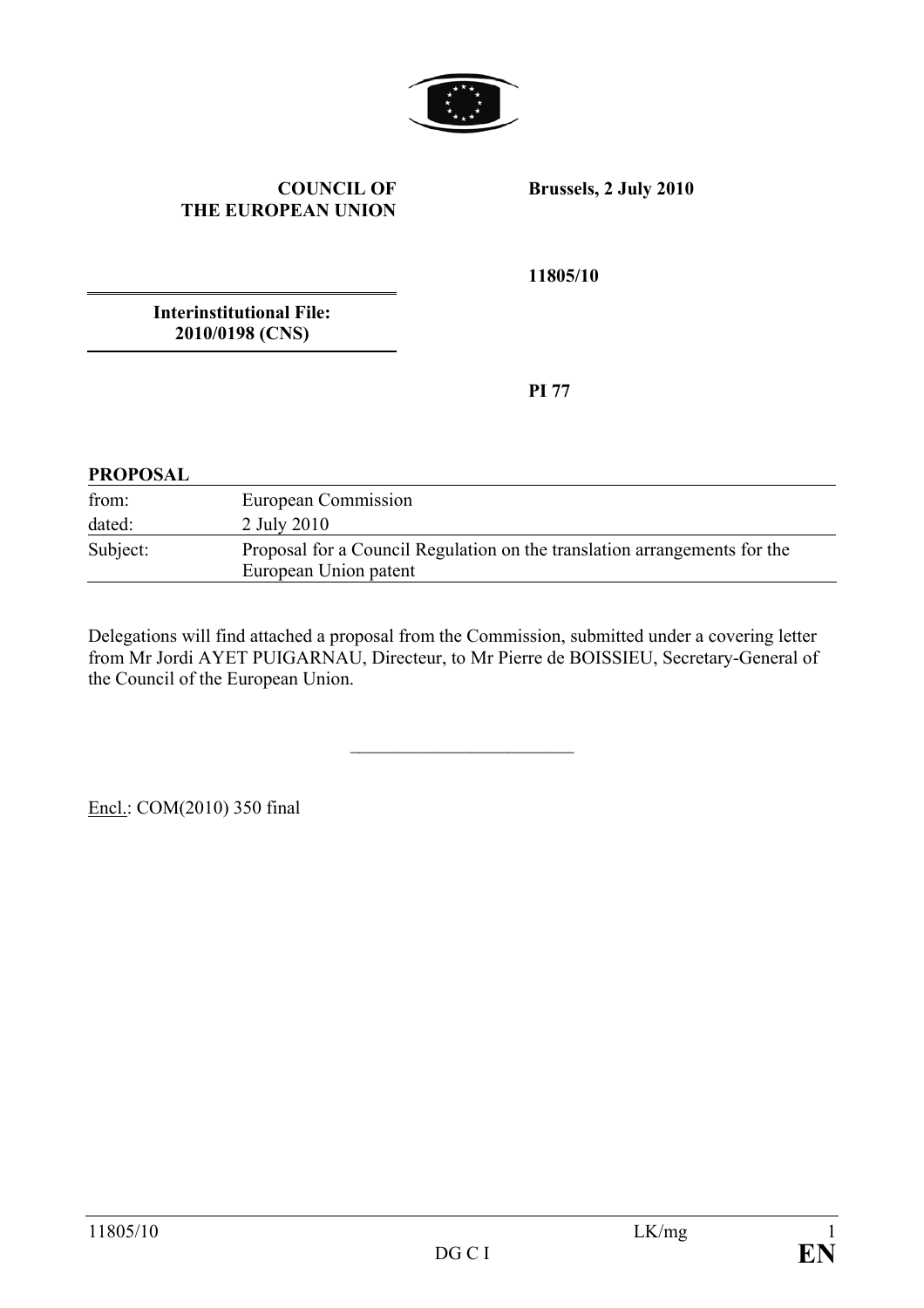EUROPEAN COMMISSION



Brussels, 30.6.2010 COM(2010) 350 final

2010/0198 (CNS)

Proposal for a

# **COUNCIL REGULATION (EU)**

**on the translation arrangements for the European Union patent** 

{SEC(2010) 796}  ${SEC(2010) 797}$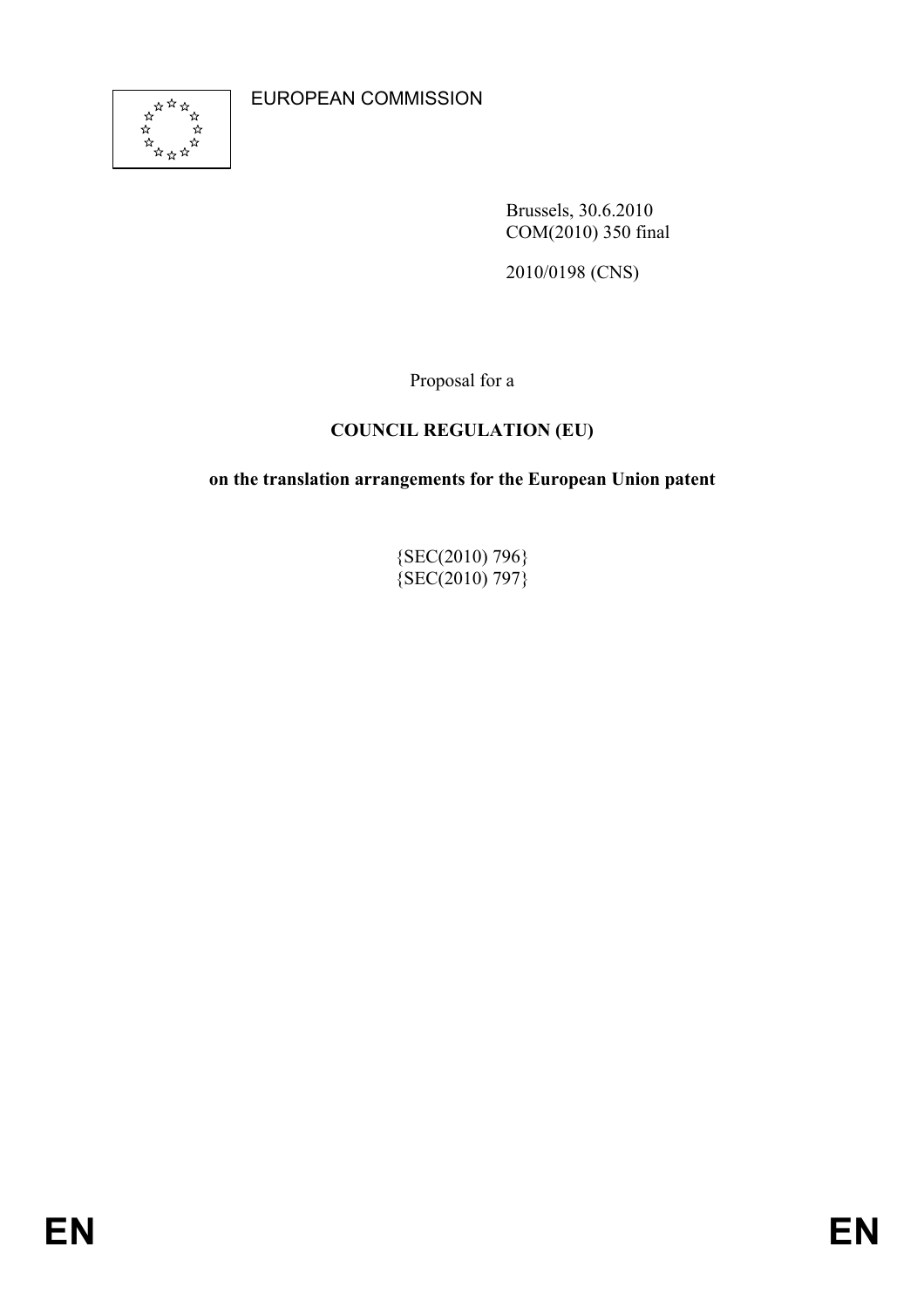## **EXPLANATORY MEMORANDUM**

#### **1. CONTEXT OF PROPOSAL**

In the European Union (EU), patent protection is currently provided by national patents granted by Member States or by European patents granted by the European Patent Office (EPO) under the European Patent Convention (EPC). When a European patent is granted, it must be validated in Member States where protection is sought.

For a European patent to be validated in a territory of a Member State, national law may *inter alia* require that the patent proprietor files a translation of the European patent into the official language of that Member State. In order to reduce the costs caused by validation requirements, in 2000 the EPC Contracting States adopted the so-called "London Agreement"<sup>1</sup> which is currently in force in ten EU Member States. The London Agreement is an optional scheme and therefore results in differences in the translation regimes in the EU Member States. Seventeen Member States are not parties to the London Agreement and still require a translation of the entire patent into their official language. Only France, Germany, Luxembourg and the United Kingdom (which have an official language in common with one of the official languages of the EPO) have agreed to dispense entirely with translations requirements. Six other EU Member States that have ratified the London Agreement (but do not have a language in common with the EPO) have agreed to dispense with translation requirements only in part. They still require translation of the claims into their official language and, in some Member States, also a translation of the description into English where the European patent has been granted in French or German.

Therefore, the current patent system in the EU, in particular in terms of translation requirements, involves very high costs and complexity. A European patent validated in 13 countries costs as much as 20 000 EUR, of which nearly 14 000 EUR arises from translations alone. This makes a European patent more than 10 times more expensive than a US patent costing about 1 850 EUR<sup>2</sup>. The high costs in Europe would be considerably reduced with an EU patent having cost-effective, legally-secure and simplified translation arrangements. Under this proposal, processing fees for the EU patent covering all 27 Member States would be less than 6 200 EUR, with only about 10% due to translations. By improving accessibility to patent protection, particularly for small and medium-sized enterprises (SMEs) and public research organisations, an affordable EU patent should be an important element in stimulating innovation and competitiveness in the EU.

In August 2000, the Commission adopted a proposal for a Council Regulation on the Community patent on the basis of Article 308  $\overline{EC}^3$ . This aimed at the creation of a unitary Community patent title that is affordable in terms of translation costs. After grant of the patent by the EPO in one of the official languages of the EPO (English, French or German) and publication in that language together with a translation of the claims into the other two official languages of the EPO, the Community patent would have taken effect in the entire EU. In

<sup>1</sup> Agreement on the application of Article 65 EPC, OJ EPO 2001, 550.

Bruno van Pottlesberghe de la Potterie and Didier François, the Cost factor in Patent Systems, Université Libre de Bruxelles Working Paper WP-CEB 06-002, Brussels 2006, see pp.17 et seq.<br>
Proposel for a Council Bombine on the Community patent. COM(2000) 412

Proposal for a Council Regulation on the Community patent - COM(2000) 412.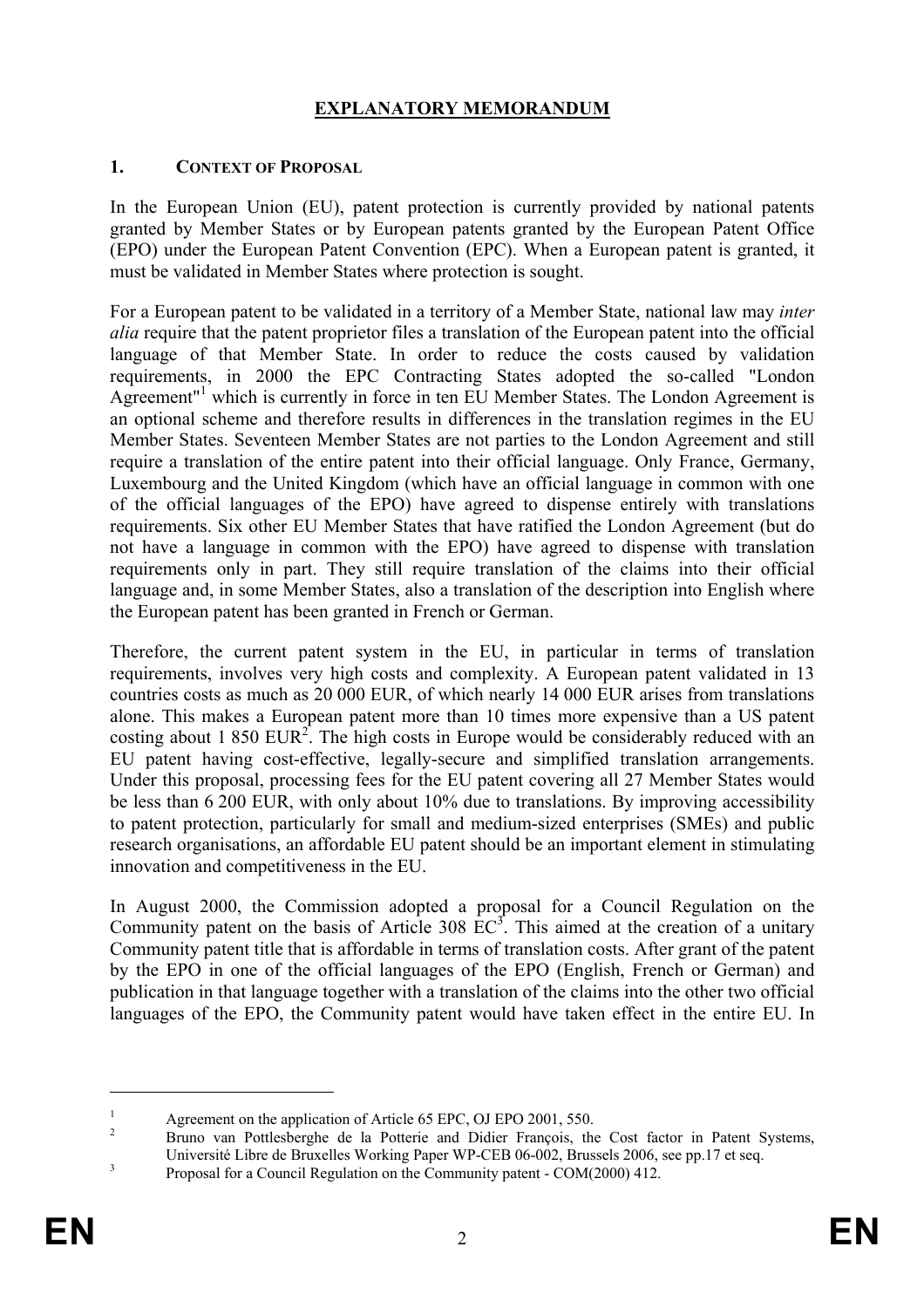2002, the European Parliament adopted a Legislative Resolution<sup>4</sup>. In 2003, on the basis of a common political approach<sup>5</sup>, the Council started discussions on a different solution requiring translations of claims into all EU languages. However, no final agreement on this was reached, given that this approach was rejected by the users of the patent system as too costly and too complex.

Discussions on the proposal were re-launched in the Council after adoption by the Commission of the Communication "Enhancing the patent system in Europe" in April 2007<sup>6</sup>. The Communication confirmed the commitment to the creation of a single Community patent. It also offered to explore with Member States an approach to the translation arrangements with a view to reducing translation costs while facilitating the dissemination of patent information in all EU official languages.

In December 2009, the Council adopted conclusions on an "Enhanced patent system for Europe"<sup>7</sup> and a general approach on the proposal for a Regulation on the EU Patent<sup>8</sup>. Due to the change of legal basis for the creation of the EU patent following the entry into force of the Lisbon Treaty, the translation arrangements for the EU patent that were initially present in the Commission proposal of 2000 must now become the subject of a separate proposal. The present proposal largely reflects the translation system in the original Commission proposal, but builds on the progress made in the Council since the re-launch of the discussions in 2007.

The Council conclusions affirm the need for a Regulation to cover the translation arrangements, which should come into force together with the Regulation on the EU patent. The conclusions confirmed that in order for the EU patent to become operational, to the extent necessary, amendments might be made to the EPC. The Council also agreed on the main features of the unified patent court which is another main element in improving the patent system in Europe. The conclusions, however, are without prejudice to the pending opinion of the Court of Justice of the European Union on the compatibility of the draft Agreement creating the unified patent court with the EU Treaties.

Furthermore, in the Europe 2020 strategy<sup>9</sup> the Commission, as part of the Flagship Initiative "Innovation Union", reaffirms its commitment to working towards the creation of a single EU patent and a specialised patent court in order to improve the framework conditions for innovation as a driver for future growth. On 25-26 March 2010 the European Council agreed on the major elements of this strategy<sup>10</sup>. The need for business and innovators, particularly SMEs, to have access to an attractive and cost-effective single patent regime and jurisdiction system was also highlighted in the report to the President of the Commission by Mario Monti<sup>11</sup>. This report recommended adoption of both the single patent and the unified patent court as a matter of urgency, stated that the patent is a test ground on which to measure the seriousness of the commitment to a re-launch of the Single Market, and called for the Commission to maintain its ambition in this area. The Commission Communication on the

<sup>4</sup> European Parliament legislative resolution on the proposal for a Council regulation on the Community patent - COM(2000) 412 - C5-0461/2000 - 2000/0177(CNS) (OJ C 127E, 29.5.2003, p. 519–526).

Council document 7159/03.

<sup>6</sup> Communication from the Commission to the European Parliament and the Council - COM(2007) 165. 7

Council document 17229/09.

<sup>8</sup> Council document 16113/09 Add 1.

<sup>9</sup> Europe 2020 "A strategy for smart, sustainable and inclusive growth" -  $COM(2010)$  2020.

<sup>&</sup>lt;sup>10</sup> European Council Conclusions,  $25/26$  March 2010, EUCO 7/10.

<sup>11 &</sup>quot;A new strategy for the Single Market – at the service of Europe's economy and society" - Report to the President of the European Commission José Manuel Barroso by Mario Monti, 9 May 2010.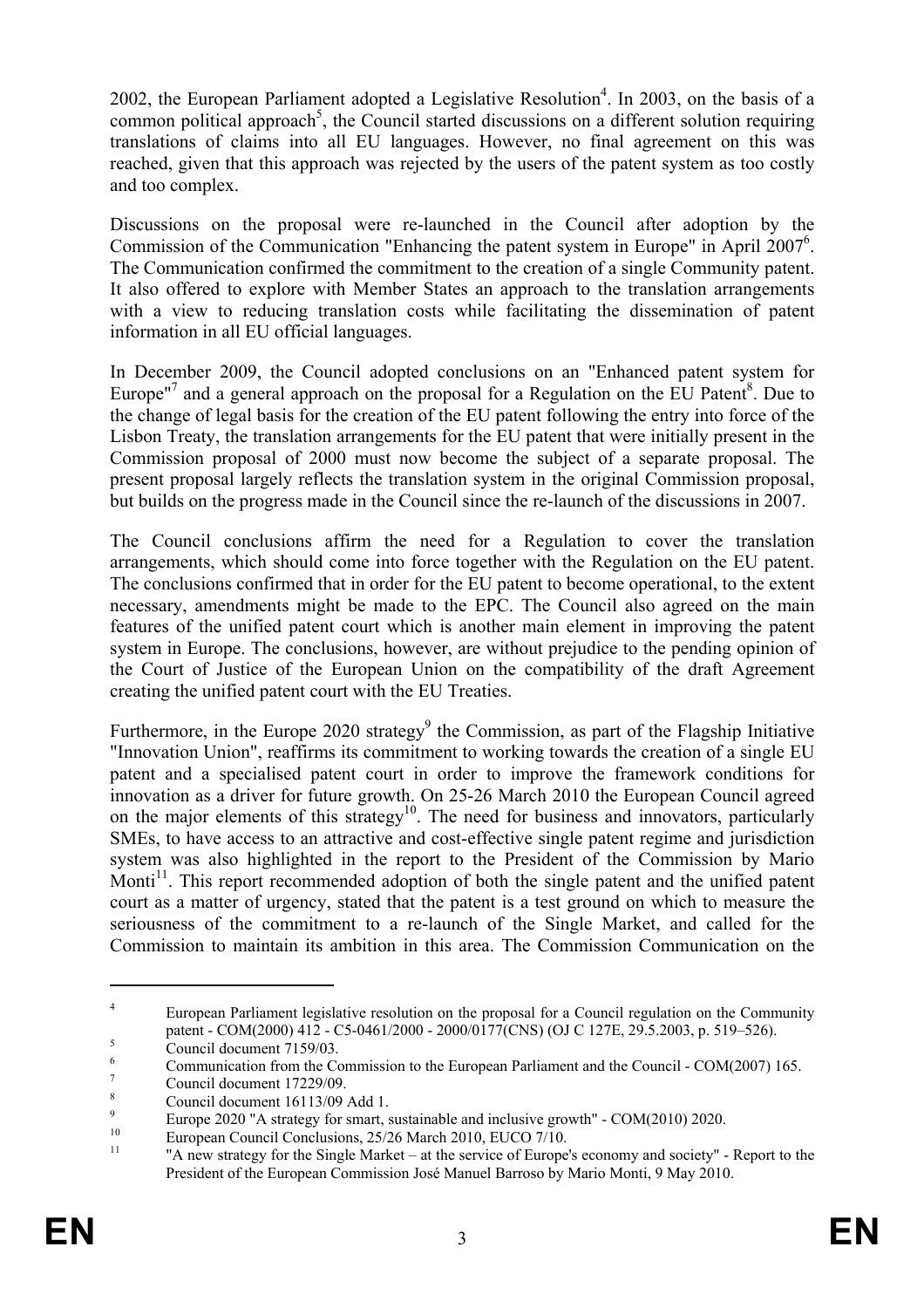"Re-launch of the Single Market" planned for autumn 2010 should re-affirm the patent reform as one of the priorities for such re-launch. The present proposal covering the translation arrangements of the EU patent is therefore an essential part of achieving this goal.

## **2. CONSULTATION OF THE INTERESTED PARTIES**

In January 2006, the Commission launched a broad consultation on the future patent policy in Europe<sup>12</sup>. More than 2500 replies were received from a variety of stakeholders, including businesses in all sectors of the economy, industry associations, SME associations, patent practitioners, public authorities and academics. The replies clearly showed disappointment with the lack of progress on the Community patent. In particular, sharp criticism was voiced against the translation arrangements of the Council's common political approach of 3 March  $2003<sup>13</sup>$ . Nearly all stakeholders rejected this solution as being unsatisfactory due to the high costs and practical difficulties for patent proprietors as well as the legal uncertainty for all users of the patent system resulting from the legal effect which would have been given to translations. The support for other options varied substantially; some stakeholders requested an English-only regime, while others preferred various multilingual arrangements. Despite these criticisms, stakeholders did, however, express continued support for a unitary, affordable and competitive Community patent. These messages were affirmed at a public hearing held on 12 July 2006.

Discussions with stakeholders have continued following adoption of the Communication in April 2007. On 16-17 October 2008, the Commission organised a conference on Industrial Property Rights in Europe jointly with the French Presidency<sup>14</sup>. Participants reiterated that the EU patent "should be cost-effective, legally secure and reduce complexity", and expressed broad support for new initiatives to develop specialised machine translations for patent documents for purposes of patent information $15$ .

Translation arrangements for the EU patent were also extensively addressed in the consultation on the Small Business Act in 2008. Again, stakeholders identified high patenting costs as the main obstacle to patent protection in the EU and requested the creation of a unitary EU patent as soon as possible<sup>16</sup>. In their separate submissions to the consultation, businesses in general and SME representatives in particular unequivocally requested a significant reduction of the costs of patenting (including translation costs) for the future EU patent<sup>17</sup>. Other recent position papers from stakeholders have referred to translations for the EU patent. A new approach based on specialised machine translations is generally welcomed, but it is emphasised that such machine translations must not have any legal effect and be used for information purposes only.

<sup>&</sup>lt;sup>12</sup> The consultation document, replies from stakeholders and a report on the preliminary findings of the

consultation are available at http://ec.europa.eu/internal\_market/indprop/patent/consultation\_en.htm.<br>
13 Council Document 6874/03, 2490<sup>th</sup> Council meeting - Competitiveness (Internal market, Industry and<br>
Research). Brus

<sup>14</sup> Documents and conclusions of the Conference are available at http://ec.europa.eu/internal market/indprop/rights/index en.htm.

http://ec.europa.eu/internal\_market/indprop/rights/index\_en.html. See Council document 6985/08, 28 February 2008 and Council document 8928/08, 28 April 2008.

Small Business Act for Europe, Report on the Results of the Open Consultation, 22 April 2008, available at www.ec.europa.eu/enterprise/newsroom. 17 UEAPME Expectations on the Proposal for a European Small Business Act, 14 December 2007,

available at www.ueapme.com. Response to the Consultation on a Small Business Act for Europe, 2 April 2008, available at http://www.eurochambres.eu.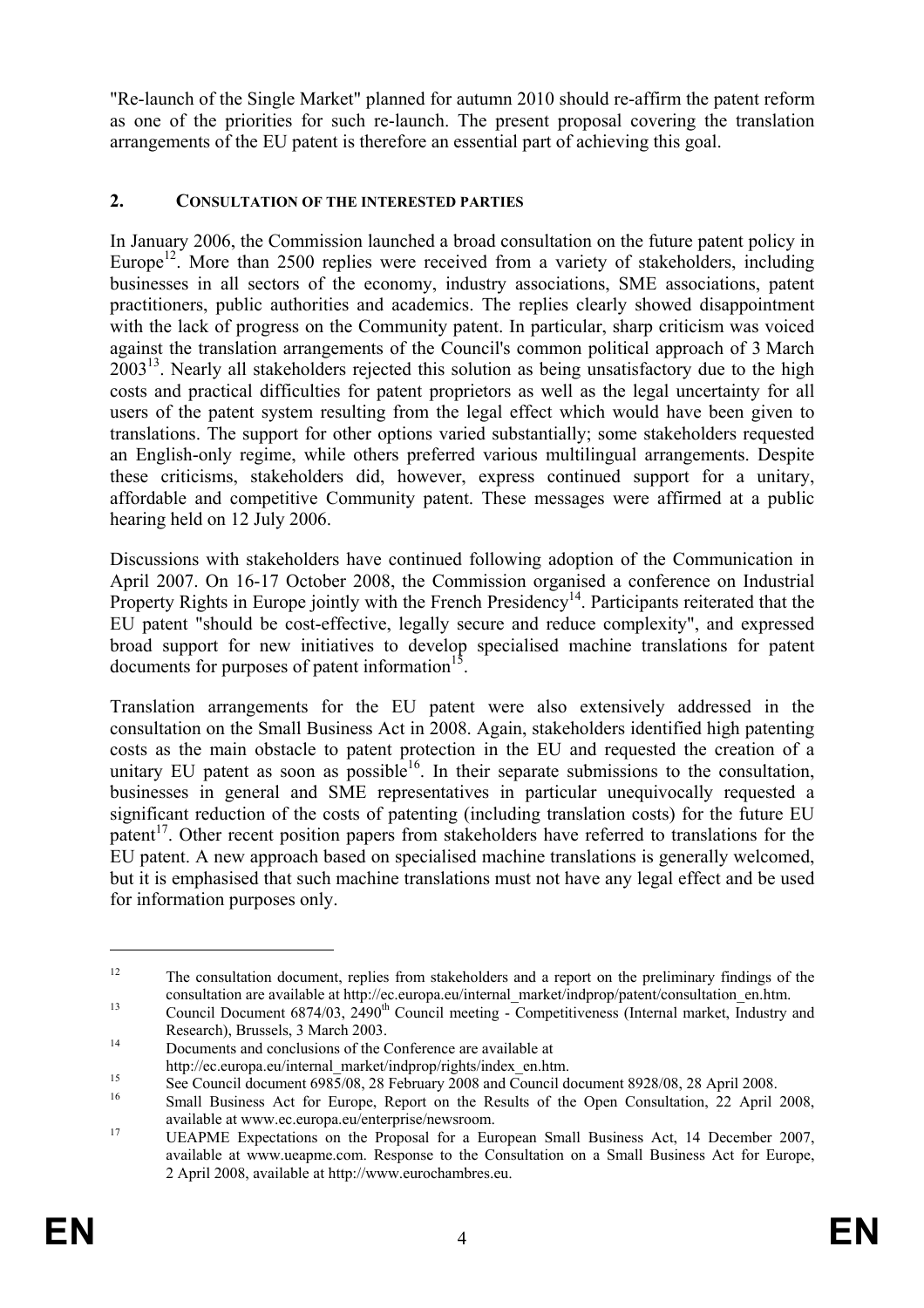## **3. IMPACT ASSESSMENT**

This proposal is accompanied by an impact assessment which compares the economic impact of four options:

- 1) An EU patent system in English only,
- 2) An EU patent processed, granted and published in one of the three official languages of the European Patent Office with claims translated into the other two official languages,
- 3) An EU patent processed, granted and published as in option 2, but with claims translated into the other four most commonly spoken EU official languages; and
- 4) An EU patent processed, granted and published as in options 2 and 3, but with claims translated into all EU languages.

The analysis carried out in the impact assessment has demonstrated that Option 2 is the preferable option as it maintains the linguistic regime of the well-functioning system of the EPO and implies only minimum translation costs.

## **4. LEGAL ELEMENTS OF THE PROPOSAL**

The Lisbon Treaty has established a new legal basis, Article 118 TFEU, for the creation of European intellectual property rights providing uniform protection throughout the European Union. The first paragraph of this Article sets out the basis for establishing measures creating these rights in accordance with the ordinary legislative procedure. Based on this Article, the EU patent will be created by Regulation xx/xx on the European Union patent. As follows from Regulation xx/xx, the EU patent will be a European patent granted by the EPO.

The second paragraph of Article 118 provides for the basis to establish language arrangements applicable to European intellectual property rights providing uniform protection by means of regulations adopted by a special legislative procedure with the Council acting unanimously after consulting the European Parliament.

The problems of high costs and complexity that arise from the current fragmented patent system, in particular, the translation requirements established by Member States can only be addressed by a unitary patent created at the level of the EU.

## **5. BUDGETARY IMPLICATION**

The proposal indicates the necessity *inter alia* for arrangements concerning the rolling out of the automated machine translation programme of the EPO. The proposal has no impact on the EU budget.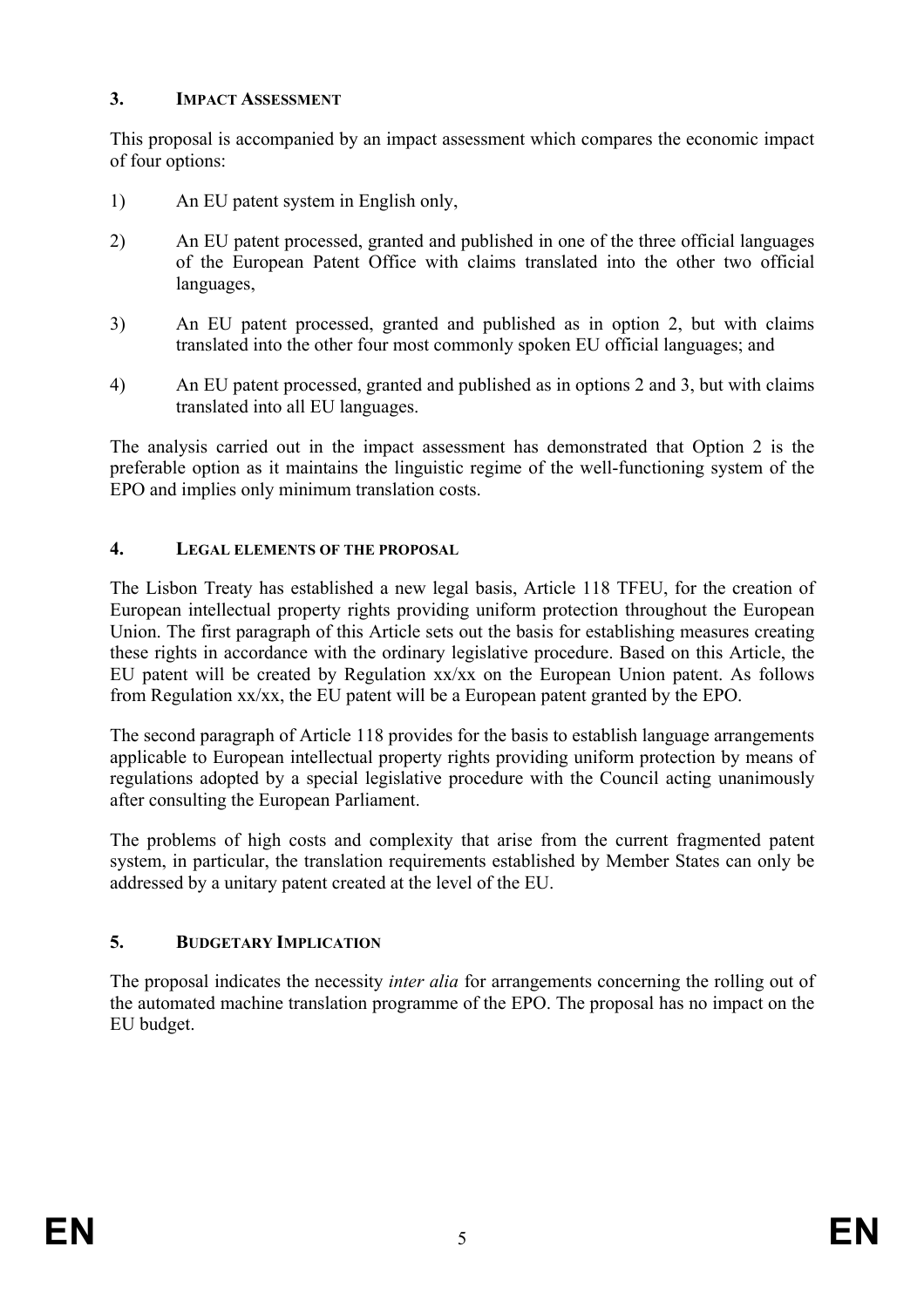## **6. DETAILED DESCRIPTION**

## **6.1. Comments on the articles**

## **Article 1 – Subject matter**

This Article defines the subject matter of this Regulation.

# **Article 2 – Definitions**

This Article provides for definitions of the main terms used in this Regulation.

## **Article 3 – Publication of the EU patent specification**

This Article provides that once the specification of an EU patent is published in accordance with Article 14(6) EPC, no further translation is required. Article 14(6) EPC provides that specifications of European patents are published in the language of the proceedings (one of the three EPO official languages in which the application for the patent has been filed – English, French or German) and includes translations of the claims in the other two official languages of the EPO. This minimum requirement established in the EPC will also apply to EU patents, but no further translations after the grant of the EU patent will be required. The Article also specifies that in accordance with the EPC the EU patent specification in the language of the proceedings will be the authentic text.

This requirement is identical with the Commission's original proposal for a Community patent Regulation in August 2000 and builds on the existing system of official languages at the EPO and the use of languages by the majority of applicants<sup>18</sup>. This solution is likely to have a positive impact on all users of the patent system in Europe by achieving a considerable reduction in translation costs.

# **Article 4 – Translation in case of a dispute**

This Article requires that in the case of a legal dispute the patent proprietor provides at the request and the choice of the alleged infringer a full translation of the EU patent into an official language of the Member State in which either the alleged infringement took place or in which the alleged infringer is domiciled. The patent proprietor shall also provide a full translation of the EU patent into the language of proceedings of the competent court in the European Union at the request of that court. The costs of such translations shall be borne by the patent proprietor.

# **Article 5 – Report on the implementation of this Regulation**

This Article provides for an evaluation exercise including a report on the implementation of the Regulation. Not later than five years from the date of the entry into force of this Regulation, the Commission shall present to the Council a report on the operation of the

<sup>&</sup>lt;sup>18</sup> Currently, 88.9% of the applicants of European patents file their patent applications either in English, French or German. Applicants from Europe use these languages as their filing language in 93% of the cases.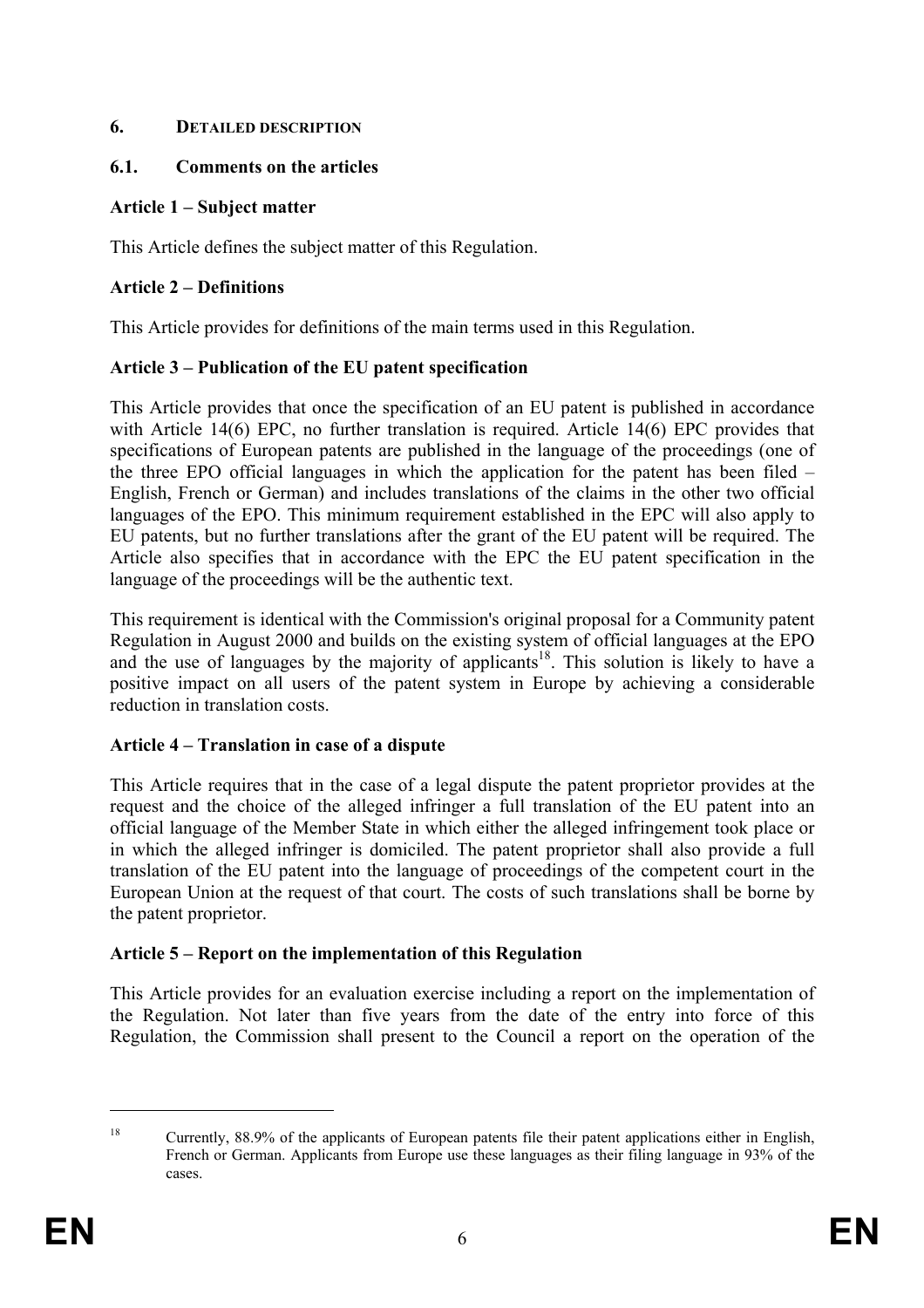translation arrangements for the EU patent and, where necessary, make proposals for amending this Regulation.

## **Article 6 - Entry into force**

This Article provides that this Regulation shall enter into force on the twentieth day after its publication in the *Official Journal of the European Union,* but shall apply from the date of entry into force of the Regulation on the European Union patent. Since the substantive legal provisions applicable for the EU patent as a European intellectual property title would be governed by the EU Patent Regulation, but the translation arrangements applicable for these patents would be regulated by the present proposal, the two legislative instruments would have to be applied jointly.

#### **6.2. Accompanying measures to be established together with the creation of the EU patent**

#### *Translations for the provision of patent information*

Necessary arrangements shall be made between the European Union and the EPO to make machine translations of patent applications and patent specifications available in all official languages of the European Union without additional costs for the applicants. Such translations should be available on demand, online and free of charge on publication of the patent application. They would be provided for purposes of patent information and would not have legal effect. This would be made clear to users through an appropriate disclaimer. Contrary to the current practice where translations are provided several months after grant – when they are less needed and rarely consulted - their early availability could significantly improve the dissemination of patent information, in particular for individual inventors, researchers and innovative SMEs. The machine translation programme will aim to deliver high quality translations based on technical standards including electronic dictionaries with vocabulary linked to the international patent classification system.

High quality machine translations have already been developed by the EPO in a limited number of languages. The Commission is also supporting a project for machine translations (Patent Language Translations Online,  $PLuTO$ )<sup>19</sup>, which involves developing translation software on the basis of patent documentation covering all official languages of the EU Member States over the next five years. The creation of the EU patent would necessitate the acceleration of work and the roll-out of such a programme covering all EU languages. The implementing provisions applicable to the machine translation system would have to be established by the Select Committee of the Administrative Council of the EPO composed of representatives of the EU and all Member States.

## *Reimbursement of costs*

European patent applications may be filed in any language in accordance with Article 14(2) of the EPC. Where the language of filing is not an official EPO language, a translation of the application into one of the official languages of the EPO must be provided, within a prescribed time period, so that the application can be processed by the EPO. Under the current Implementing Regulations of the  $EPC^{20}$ , applicants filing in a language not in common with

<u>.</u>

<sup>&</sup>lt;sup>19</sup> Information available at http://cordis.europa.eu/home\_en.html.<br><sup>20</sup> Article 14(4) EPG: Puls  $f(1)$  of the Implementing Possibilities

Article 14(4) EPC; Rule  $6(1)$  of the Implementing Regulations.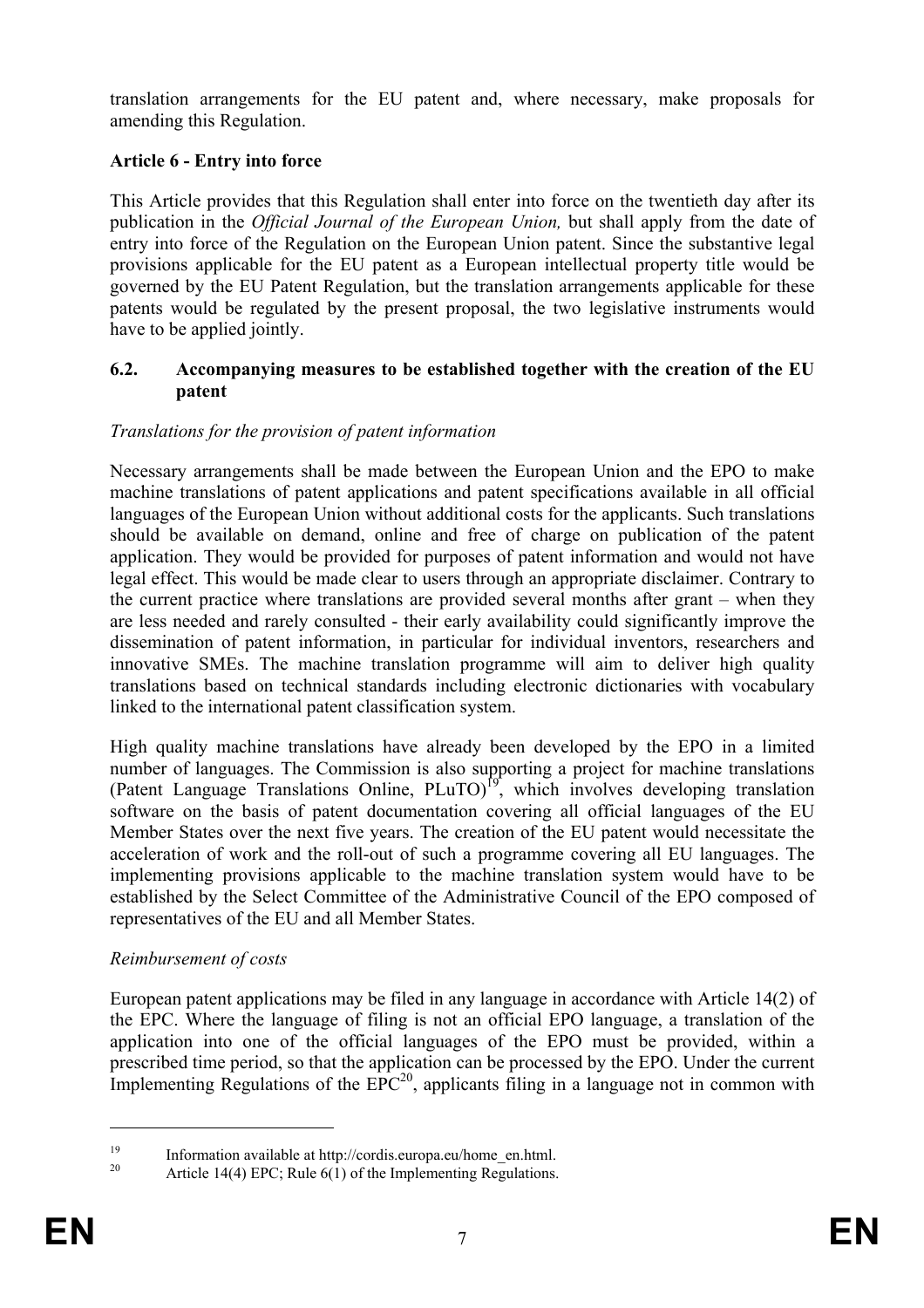official languages of the EPO are eligible for a partial reimbursement of the translation costs at various stages of the procedure before the EPO by way of a fee reduction. This would also apply to EU patents. However, with respect to applicants for EU patents based in EU Member States, necessary arrangements shall be made to provide not only for a partial, but for a full reimbursement of the translation costs up to fixed ceilings. These additional reimbursements would be financed from the fees of EU patents collected by the EPO. These arrangements would have to be established by the Select Committee of the Administrative Council of the EPO composed of representatives from the EU and of all Member States.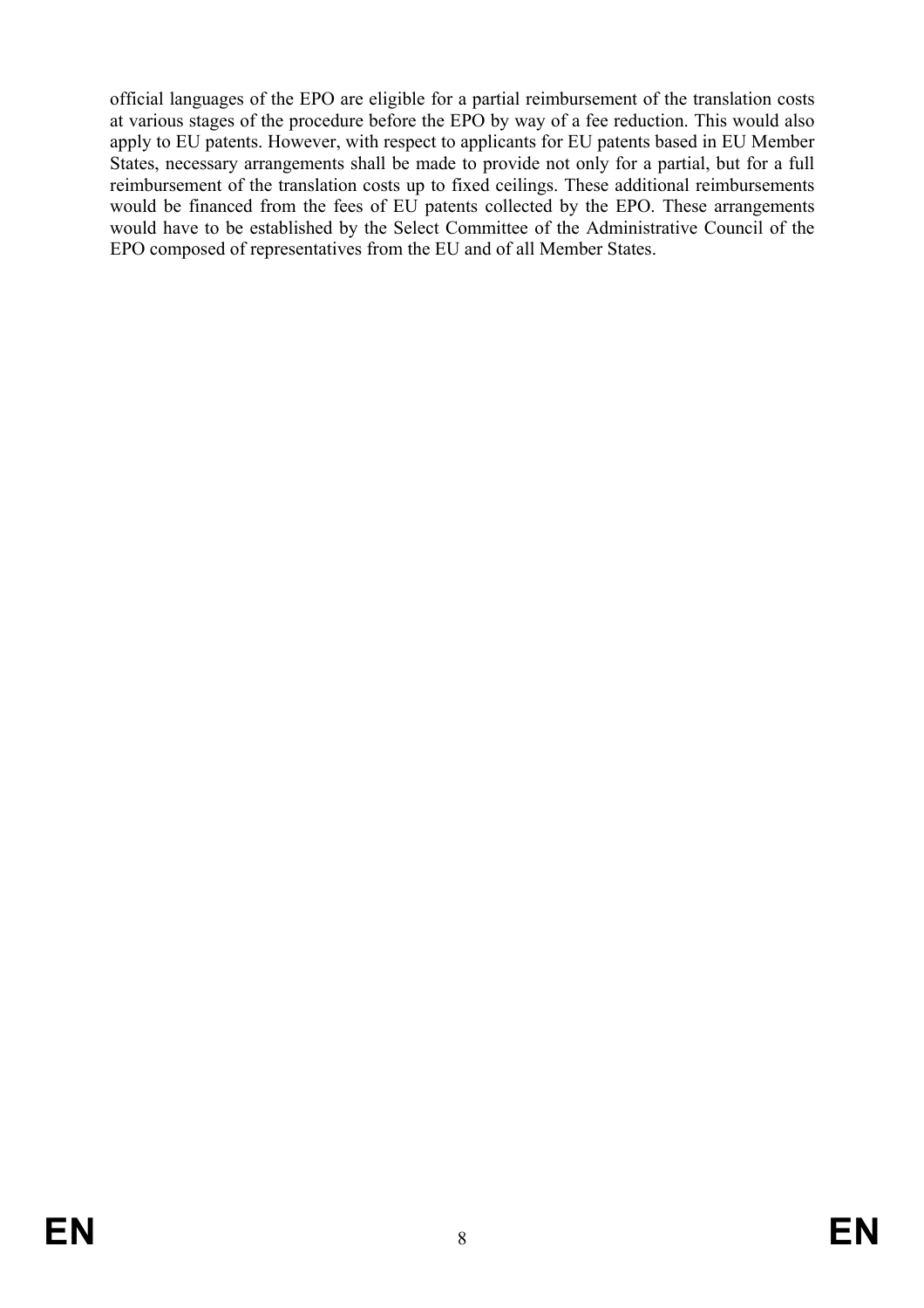#### 2010/0198 (CNS)

#### Proposal for a

## **COUNCIL REGULATION (EU)**

#### **on the translation arrangements for the European Union patent**

THE COUNCIL OF THE EUROPEAN UNION,

Having regard to the Treaty on the Functioning of the European Union, and in particular second paragraph of Article 118 thereof,

Having regard to the proposal from the European Commission,

After transmission of the draft legislative act to the national Parliaments,

Having regard to the opinion of the European Parliament<sup>21</sup>,

Acting in accordance with a special legislative procedure,

Whereas:

- (1) The European Union patent (hereinafter referred to as the "EU patent") has been created by virtue of Regulation  $xx/xx$  on the European Union patent<sup>22</sup>. In accordance with the first paragraph of Article 118 of the Treaty, the Regulation provides for uniform patent protection throughout the European Union and for the setting up of centralised Union-wide authorisation, coordination and supervision arrangements.
- (2) Translation arrangements for the EU patent that are cost-effective, simplified and ensure legal certainty should stimulate innovation and should, in particular, benefit Small and Medium-Sized Enterprises (SMEs) and be complementary to the Communication from the Commission to the Council, the European Parliament, the European Economic and Social Committee and the Committee of the Regions "Think Small First" - A "Small Business Act" for Europe<sup>23</sup>. Such translation arrangements should make access to the EU patent and to the patent system as a whole easier, less costly and less risky.
- (3) Since the European Patent Office (hereinafter referred to as the "EPO") is responsible for the grant of European patents, including EU patents, the translation arrangements for the EU patent should be built on the current procedure applied by the EPO. Those arrangements should aim at achieving the necessary balance between the interests of economic operators and the public interest in terms of the cost of proceedings and the availability of technical information.

 $^{21}_{22}$  OJ C, , p. .

 $^{22}$  OJ C, , p. .<br>  $^{23}$  COM(2009)

COM(2008) 394.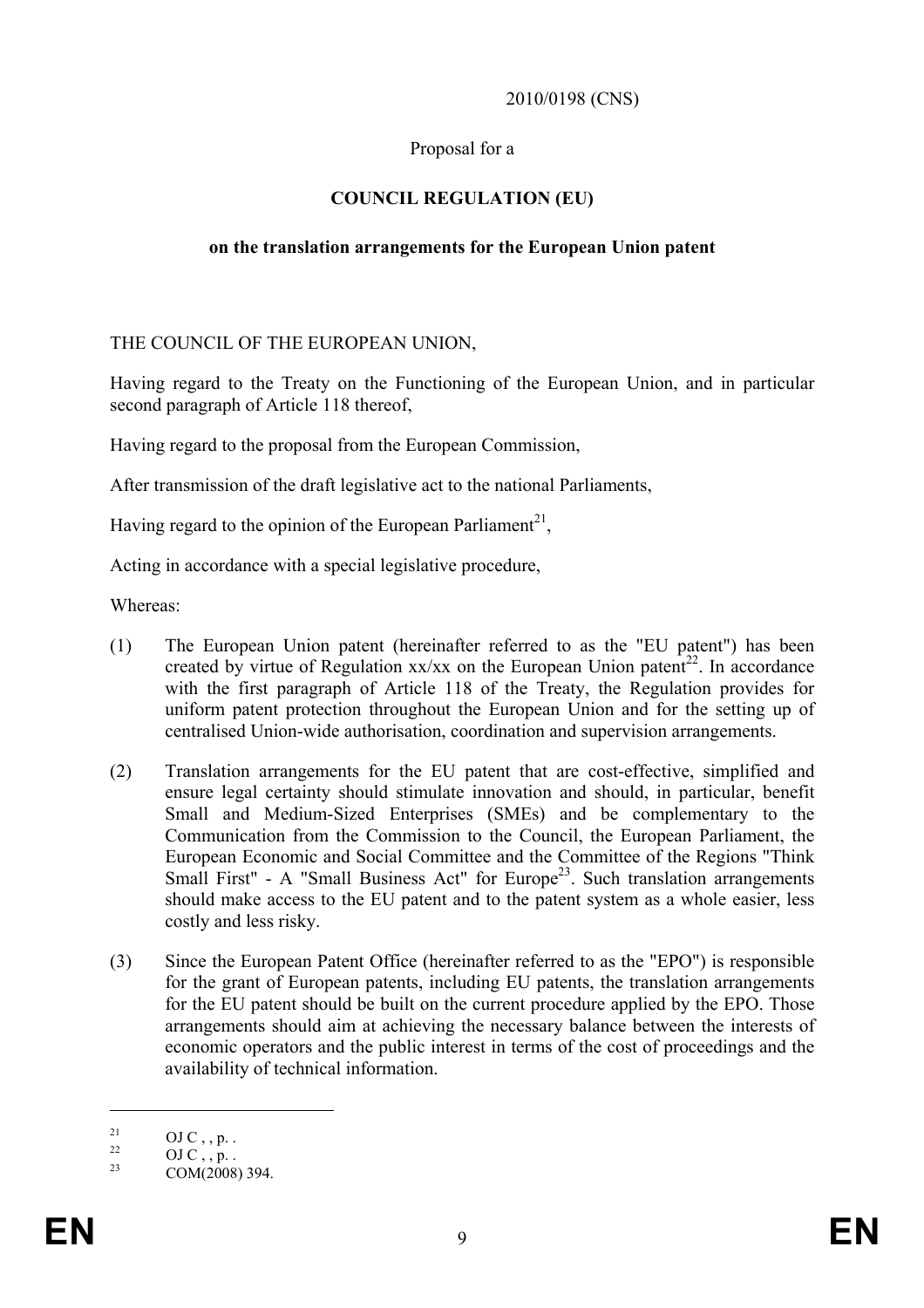- (4) In case of a dispute concerning an EU patent, it is a legitimate requirement that the patent proprietor provides a full translation of the EU patent into an official language of the Member State in which either the alleged infringement took place or in which the alleged infringer is domiciled. The patent proprietor is also required to provide a full translation of the EU patent into the language of proceedings of the competent court in the European Union at the request of that court. Such translations should be provided at the expense of the patent proprietor.
- (5) In order to facilitate access to the EU patent, in particular for SMEs, applicants who do not have a language in common with one of the official languages of the EPO should be able to file their applications in any other official language of the European Union. As a complementary measure, for applicants obtaining EU patents and having their residence or principal place of business within a Member State which has an official language other than one of the EPO official languages, a system of additional reimbursements of the costs related to the translation from that language into the language of the proceedings of the EPO, beyond what is currently already in place for the European patents, should be established by the time this Regulation applies.
- (6) In order to promote the availability of patent information and the dissemination of technological knowledge, a system of machine translations for EU patent specifications into all official EU languages should be in place by the time this Regulation applies. Such machine translations should serve for information purposes only and should not have any legal effect.
- (7) Since the substantive provisions applicable to the EU patent as a European intellectual property title are governed by Regulation xx/xx on the European Union patent, and they are completed by the translation arrangements provided for in this Regulation, this Regulation should apply from the date of the entry into force of Regulation xx/xx.
- (8) In accordance with the principle of subsidiarity as set out in Article 5 of the Treaty on European Union, the objective of the action to be taken, namely the creation of a uniform and simplified translation regime for the EU patent, can be only achieved at European level. In accordance with the principle of proportionality, as set out in that Article, this Regulation does not go beyond what is necessary in order to achieve this objective.
- (9) This Regulation is without prejudice to the rules governing the languages of the Institutions of the Union established in accordance with Article 342 of the Treaty on the Functioning of the European Union and to Council Regulation 1/1958 determining the languages to be used by the European Economic Community,

HAS ADOPTED THIS REGULATION:

#### *Article 1 Subject matter*

This Regulation establishes the provisions on the translation arrangements applicable to a European Union patent.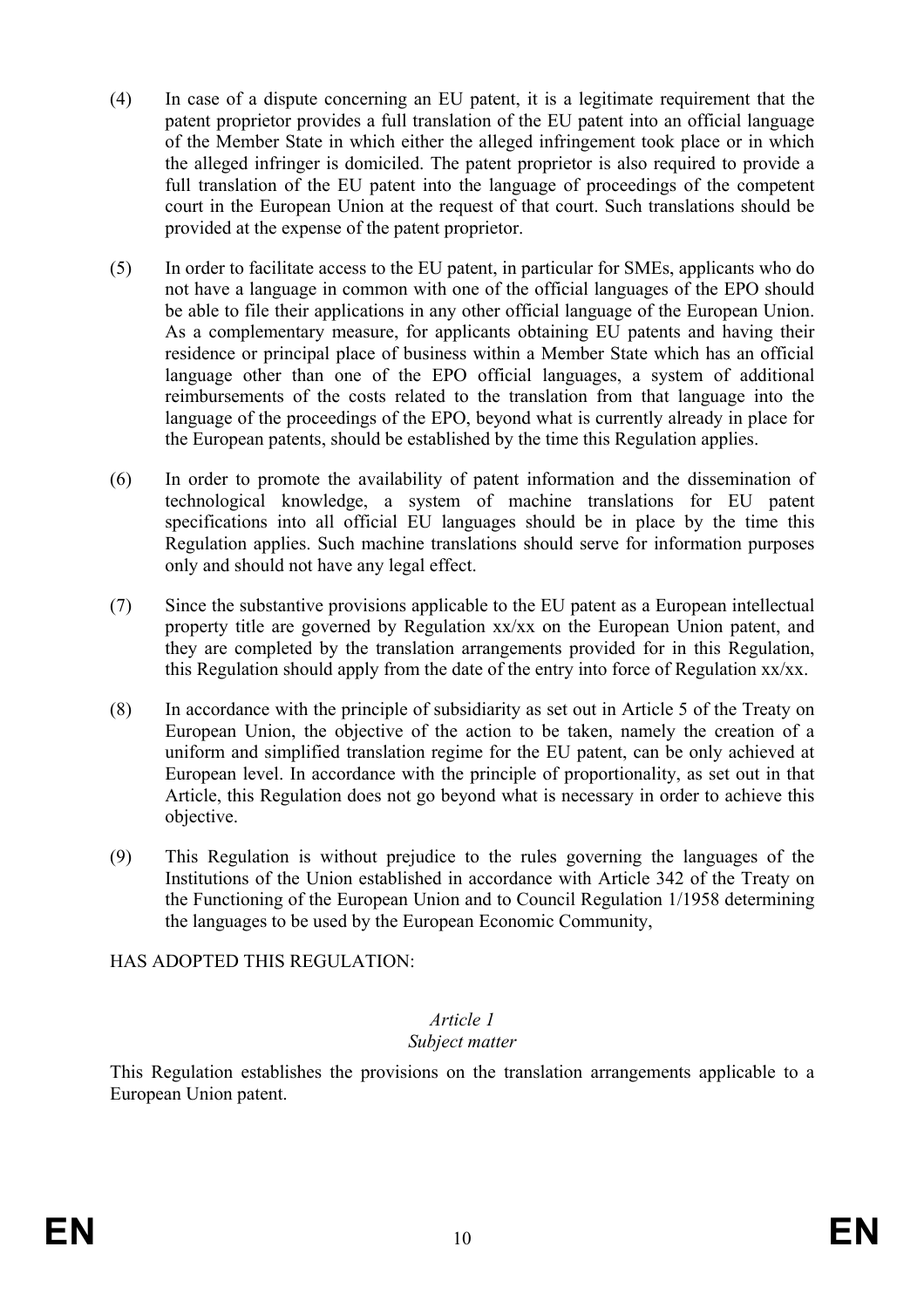# *Article 2*

## *Definitions*

For the purposes of this Regulation, the following definitions shall apply:

- (a) "European Union patent", hereinafter referred to as the "EU patent", means a patent as defined in Regulation xx/xx on the European Union patent.
- (b) "EU patent specification" shall include the description, the claims and any drawings.

## *Article 3*

# *Publication of the EU patent specification*

- 1. After the publication of the EU patent specification in accordance with Article 14, paragraph 6, of the Convention on the Grant of the European Patents of 5 October 1973, as amended (hereinafter referred to as the "EPC"), no further translations are required.
- 2. The text of the EU patent in the official language of the European Patent Office referred to as the language of the proceedings in Article 14, paragraph 3, of the EPC shall be the authentic text.

#### *Article 4 Translation in case of a dispute*

- 1. In the case of a dispute relating to an EU patent, the patent proprietor shall provide at the request and the choice of an alleged infringer, a full translation of the patent into an official language of the Member State in which either the alleged infringement took place or in which the alleged infringer is domiciled.
- 2. In the case of a dispute relating to an EU patent, the patent proprietor shall provide at the request of the competent court in the European Union in the course of legal proceedings, a full translation of the patent into the language of the proceedings of the court.
- 3. The cost of the translation referred to in paragraphs 1 and 2 shall be borne by the patent proprietor.

# *Article 5*

## *Report on the implementation of this Regulation*

Not later than five years from the date on which this Regulation enters into force, the Commission shall present to the Council a report on the operation of the translation arrangements for the EU patent and where necessary make proposals for amending this Regulation.